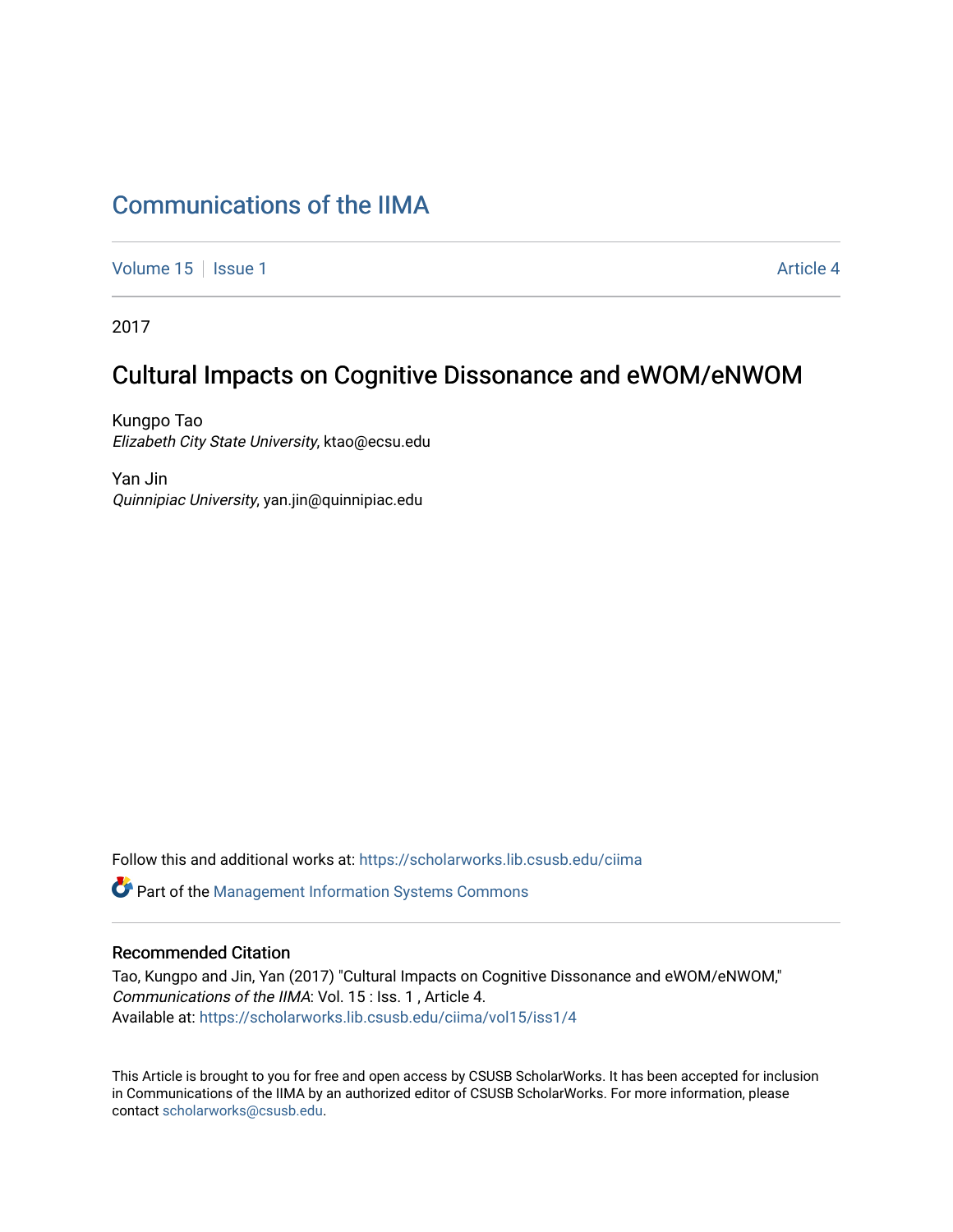# **Cultural Impacts on Cognitive Dissonance and eWOM/eNWOM**

**Kungpo Tao Elizabeth City State University USA [ktao@ecsu.edu](mailto:ktao@ecsu.edu)**

> **Yan Jin Quinnipiac University USA [Yan.Jin@quinnipiac.edu](mailto:Yan.Jin@quinnipiac.edu)**

## **ABSTRACT**

*The purpose of this study is to contrast individualist culture (e.g., United States) with collectivist culture (e.g., China) in regards to the Internet-involved customer purchase process (IICPP), specifically the customer's involvement before purchase, the cognitive dissonance after purchase and the post-purchase behavior in terms of the online world of mouth (eWOM) and online negative word of mouth (eNWOM). This study also explores the influences of culture on product attributes that are associated in IICPP. Based on the related literature, this study applies the existing concepts to the Internet context. The study adopts 40 cases of online customer reviewers regarding their vehicle purchase to illustrate similarities and differences between individualist culture and collectivist culture. Findings show that culture does affect the customer's involvement, their cognitive dissonance, eWOM/eNWOM, and a product's attributes that are more important in the purchase process. Collectivist customers are relationship and social oriented. They take the advices from family and friends seriously. Collectivists are also influenced by the public opinions regarding their social status as well. On the other hand, individualistic customers would do research by reading online reviews, and then they compare the possible alternatives to make a purchase decision. Individualists tend to overweight a product's attributes that are related to the personal priority. At the point of purchase, collectivist customers are sensitive to price and efficiency while Individualist appreciates a product's long-term value.* 

Keywords: Cognitive dissonance, online world of mouth (eWOM), online negative world of mouth (eNWOM), culture differences, involvement

## **INTRODUCTION**

Cognitive dissonance, a psychological discomfort, occurs when there is a discrepancy between what a person believes and information that calls this into question (Festinger, 1957). Such a discrepancy could lead to negative comments about products or services and even switching behavior. A growing number of customers use online forums (e.g., epinions.com) to post their purchasing experience, either positive (online word of mouth—eWOM) or negative (online negative word of mouth—eNWOM). These online reviews reflect customers' expectations of a product and feelings about the product. As a platform for these online comments, the Internet is an effective and convenient source for marketers to identify customer cognitive dissonance. In addition, the potential customer can easily gather information about a product from online reviews.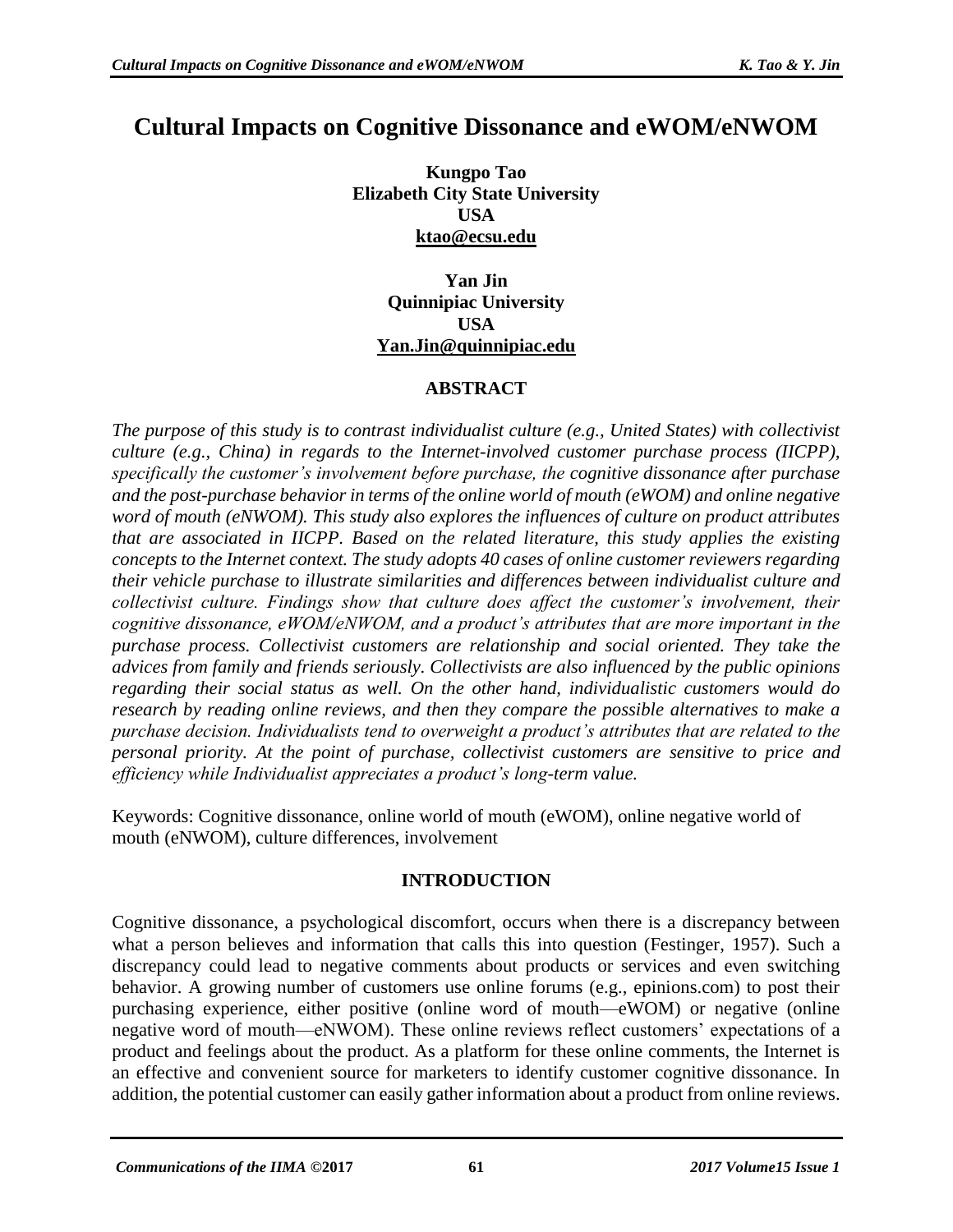Such an involvement before purchase may affect the potential customer's intention to patronize a brand. Last, cognitive dissonance could initiate a mental recovery process of searching for supportive information that results in the reduction of the dissonance itself (George & Edward, 2009). Online reviews are easily accessible to all customers, including those with cognitive dissonance; those customers may be able to find the supportive information online that changes their cognitive dissonance.

Despite their great potential for revealing cognitive dissonance, online reviews, eWOM or eNWOM, have received little attention in the literature (Cheung, Lee, & Rabjohn, 2008; Duan, Gu, & Whinston, 2008; Huang, Cai, Tsang, & Zhou, 2011). Although some research studied the measures or quality of the online reviews, they seldom integrated eWOM or eNWOM in a model with cognitive dissonance (Liu & Keng, 2014; Riquelme & Roman, 2014). These days, online customers are often involved in doing business on a global basis, so global marketing requires a good understanding of cultural differences. A national culture thus plays an important role in every aspect of business (Al-Qudah & Ahmad, 2013; Gong, 2009). However, it remains unclear how culture interacts with pre-purchase research (involvement), cognitive dissonance, eWOM and eNWOM, or how culture influences a product's attributes in the purchase process (Chung & Darke, 2006; Hoshino-Browne, Zanna, Spencer, Zanna, Kitayama, & Lackenbauer, 2005; Xue, & Zhou, 2011). To fill this gap, this study explores in two very different cultures (China and U.S.): how the customer involves before purchase, why the customer has cognitive dissonance and eWOM/eNWOM, and what product attributes the customer cares about most.

In this article we explore relationships between involvement, cognitive dissonance, eWOM/eNWOM and culture. We also identify a product's key attributes associated the Internetinvolved customer purchase process (IICPP) in the two different cultures. We find that (1) involvement differentiates a customer's cognitive dissonance; (2) customers from different cultures have different levels of involvement; (3) culture makes a difference in the involvementcognitive dissonance relationship; (4) eWOM and eNWOM depend on cognitive dissonance; (6) eWOM and eNWOM depend on culture; and (7) culture also distinguishes a product's attributes associated IICPP. The proposed research model can be tested in future empirical research. For marketers, the online reviews are important sources for understanding the reasons behind the customer's psychological discomfort and motivations for eWOM or eNWOM. With awareness of a customer's culture, marketers could implement contingent strategies to reduce the cognitive dissonance and improve the customer's purchase intention globally.

## **LITERATURE REVIEW**

## **Internet-Involved Customer Purchase Process (IICPP)**

A three-stage IICPP model (Figure 1) is presented to demonstrate the purchase process associated with product attributes. In the pre-purchase stage, a potential customer might put considerable time and energy toward searching for information about product attributes online or offline (Beatty & Kahle, 1988). This high level of involvement forms the customer's specific demands for a product (Kassarjian, 1981). Those demands are reflected in a combination of product attributes (e.g., a high MPG or a comfortable seat for a car) and lead to the various evaluations and decisions the customer will make during the purchase stage. After purchase, if the customer is satisfied with the performance of the product, s/he would have no cognitive dissonance. As a result, that customer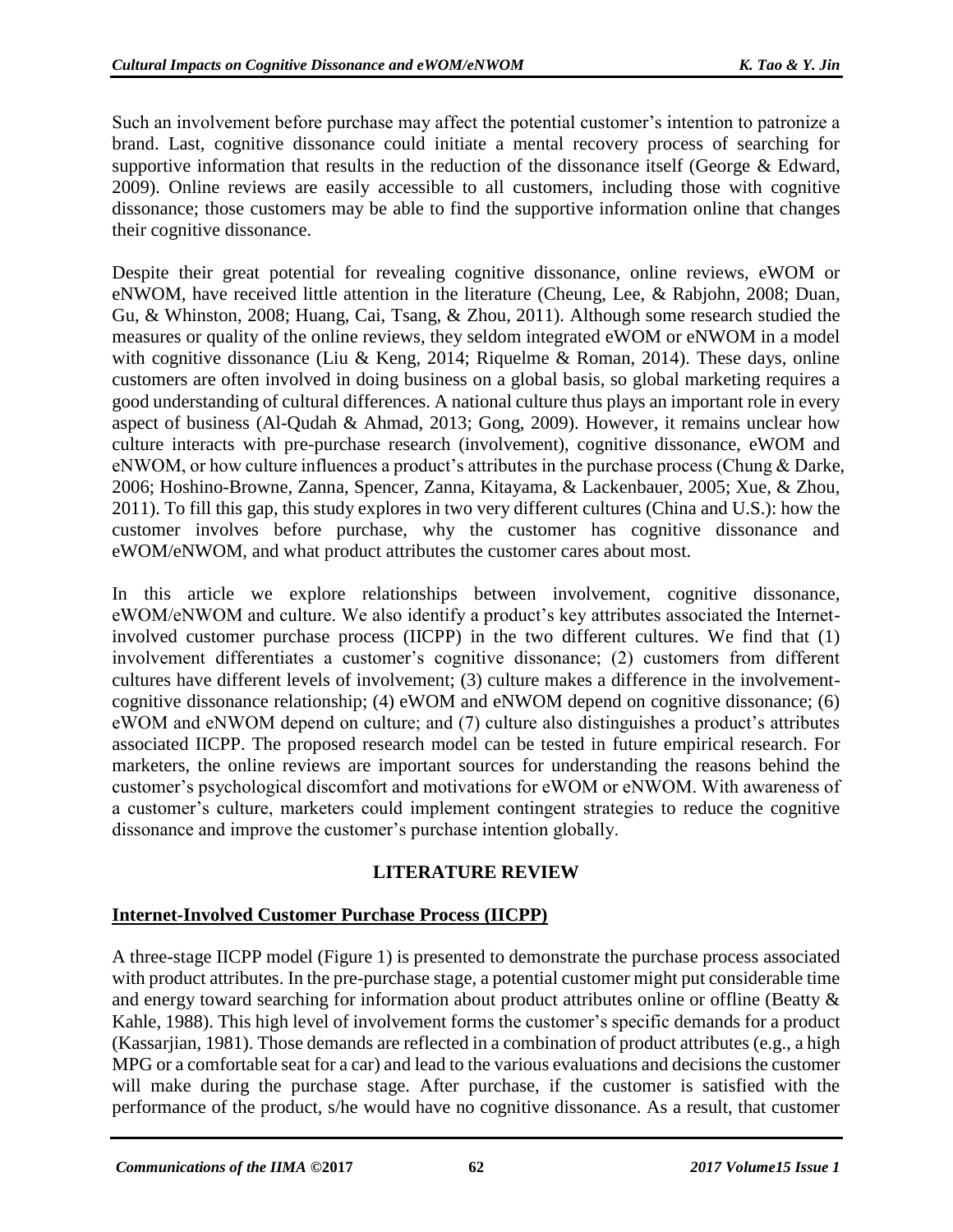is more likely to be involved in a future purchase and becomes the established customer. On the other hand, if the customer is not satisfied with the performance of the product, s/he has cognitive dissonance (Cooper & Fazio, 1984; George, 2004; Sweeney, Hausknecht, & Soutar, 2000). This customer is unlikely to purchase again and becomes a former customer. Both established and former customers express positive and negative comments about the purchase (Balasubramanian & Mahajan, 2001). When the comments appear online, these are eWOM if positive or eNWOM if negative. Online comments may be more likely to influence other potential customers' purchase intentions when they gather product information during their pre-purchase stage. Therefore, this three-stage process is actually a recursive cycle. Finally, culture serves as an environmental moderator in this process, because customers from different countries are likely to feel differently (i.e., cognitive dissonance about the product attributes) and behave differently (i.e., involvement, eWOM and eNWOM).



**Figure 1: Internet-Involved Customer Purchasing Process (IICPP).**

# **Cognitive Dissonance**

Cognitive dissonance was first defined as a psychologically uncomfortable state that leads to efforts to reduce dissonance (Elliott & Devin, 1994; Festinger, 1957). In the sales cycle, cognitive dissonance is more likely to occur when customers are concerned about undesirable product performance (Oliver, 1997), or when they feel anxiety, uncertainty, or doubt about the product (Montgomery & Barnes, 1993; Mowen, 1993). In reality, dissonance arousal as one of the two psychological discomforts is argued to have to exist first by engaging in internal attribution (Cooper & Fazio, 1984). As a result, the inconsistency of a purchase behavior with the attitude toward the purchase initiates a certain post-purchase behavior to reduce the other psychological discomfort.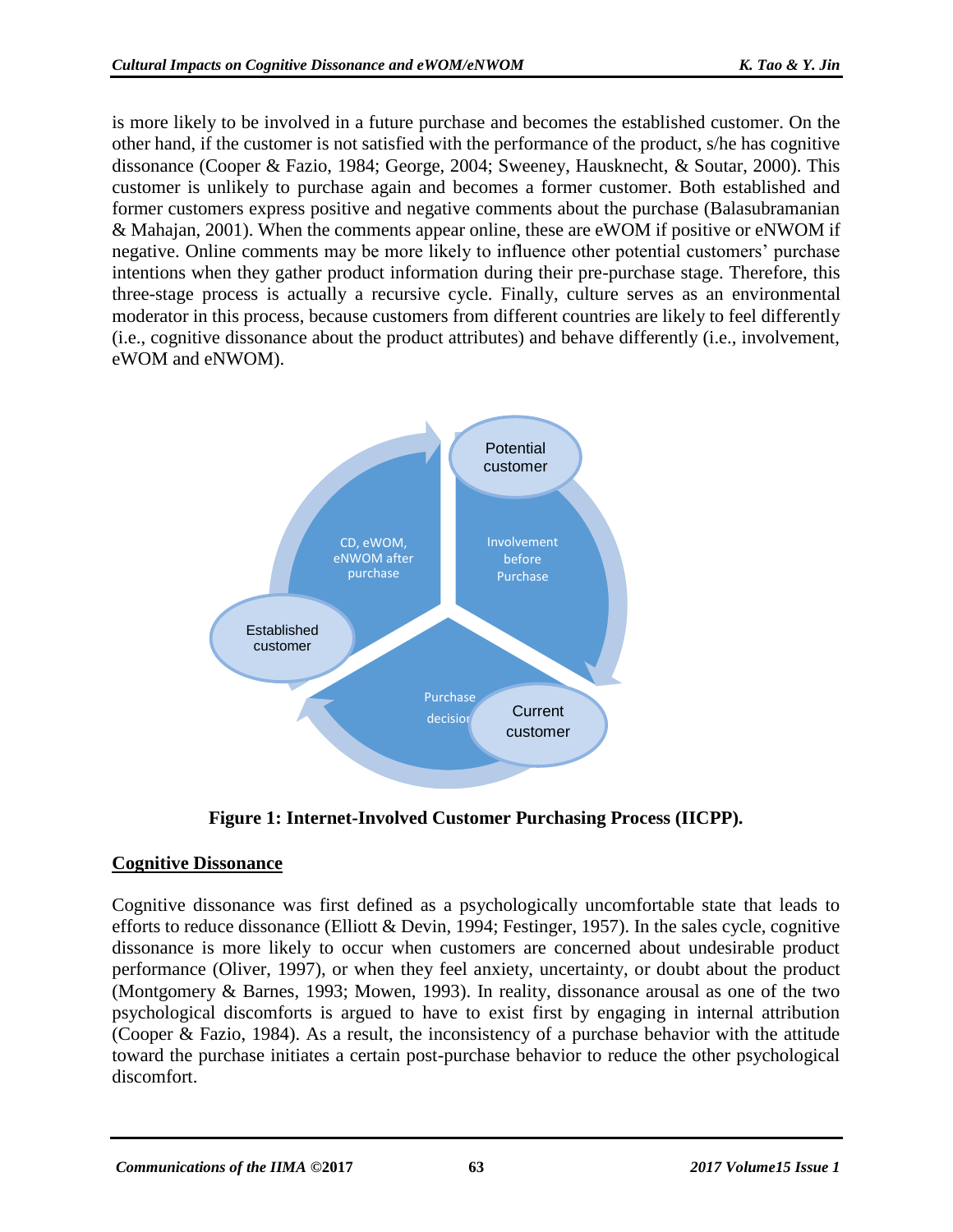Cognitive dissonance includes cognitive and emotional components (Montgomery & Barnes, 1993) and relates to expectation (Cooper & Fazio, 1984). A number of attempts have been made to measure cognitive dissonance during the purchase cycle, such as the difficulty of the purchase decision (Menasco & Hawkins, 1978), or post-purchase anxiety (Hunt, 1970). According to Oliver (1997), there are three conditions necessary for the formation of cognitive dissonance: First, the purchase decision must be important to the customer (for example, the decision to purchase an expensive product is important to customers); Second the customer should feel free to choose one among alternatives; and third, the purchase decision is irreversible.

According to Sweeney et al. (2000), cognitive dissonance occurs in a sequence of arousal, attitude, and dissonance. This psychological discomfort takes place when a discrepancy exists between the product expectation formed before purchase and product performance experienced after purchase. This pre-purchase and post-purchase inconsistency is a result of the mental process of purchase assessment, which consist both positive and negative aspects of alternatives (George & Edward, 2009). Cognitive dissonance reflects a person's recognition in the post-purchase stage that s/he may not need the product or may not have selected the appropriate one (Sweeney et al., 2000). Such cognitive dissonance actually shows the customer's wisdom of purchase.

### **Involvement**

Involvement, the efforts such as time and energy customers devote to the purchase, plays an important role in forming cognitive dissonance (Beatty & Kahle, 1988). When customers perceive the relevance and importance of the purchase or high uncertainty of product performance, the level of involvement rises. Customers will engage more in problem solving, information searching, and assessing possible alternatives before making the purchase decision (Greenwald & Leavitt, 1984; Kassarjian, 1981; Peter & Olson, 2005).

The involvement may change customer's cognitive dissonance through seeking constant information, attitude change, and trivializing (Lindsey-Mullikin, 2003). First, customers tend to engage in selective exposure to information that is consistent with their prior belief about the product. Second, during the course of their involvement, customers acquire more knowledge of alternatives, which could modify their attitude toward product performance (George & Edward, 2009). In addition, customers tend to re-evaluate the product performance information in favor of their original attitude. For example, when a vehicle's stated miles per gallon (MPG) is not as good as expected, a potential buyer might seek information as to why, such as a powerful engine or a driver habits. Last, trivializing indicates that the involvement is perceived as the way to lower the risk of a mismatch between the customer expectation and product performance (Dholakia, 2001). If a mismatch does occur, the negative perception of the purchase increases because of the high involvement (George, 2004). Consistent with SERVQUAL model (Parasuraman, Berry, & Zeithaml, 1991), the enlarged negative perception leads to more cognitive dissonance. In this research, involvement takes two forms: online independent research to gather product information, such as looking at the customer reviews in a forum, or consulting a social network (e.g., friends or family members) and then making the purchase decision.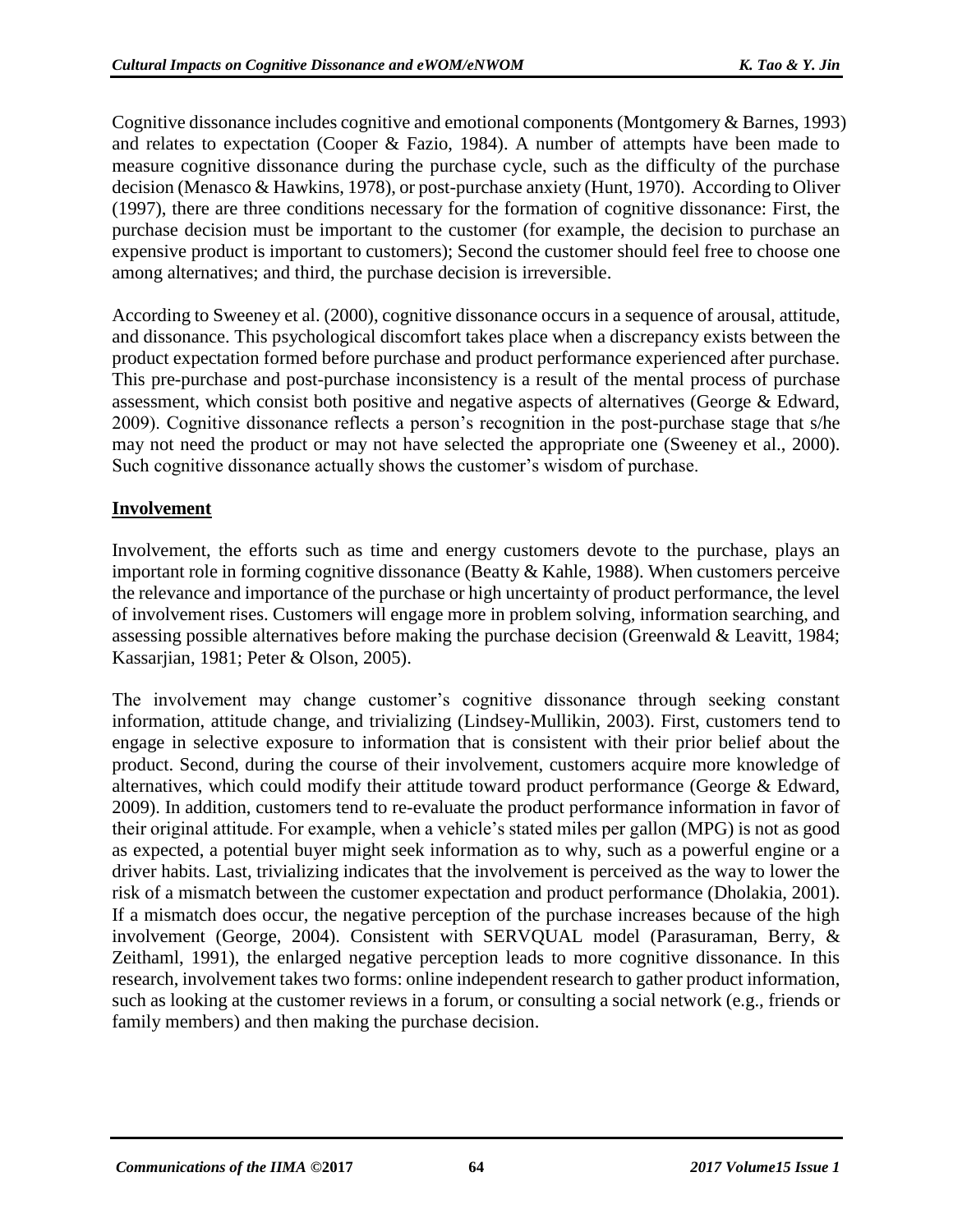#### **Online Word Of Mouth (eWOM)**

eWOM is derived from to WOM. eWOM is WOM communication through the Internet (Hu, Liu, & Zhang, 2008). WOM refers to a variety of forms of information exchange between senders and receivers, and it is defined as product-related oral, person-to-person communications (Arndt, 1967). Research suggests that motivations to engage in WOM include dissonance reduction (Engel, Blackwell, & Miniard, 1993; Kraft & Martin, 2001). Involvement in the pre-purchase process actually produces tension and a possible cognitive dissonance that cannot be eased by only consuming the product (Dichter, 1966). Customers tend to apply various strategies to alleviate that tension and reduce cognitive dissonance (Festinger, 1957). Giving WOM shortly after making the purchase is considered a means of eliminating all the dissonance in the post-purchase stage (Richins & Bloch, 1986).

Similarly, engaging in eWOM is a strategy to reduce dissonance during the purchase process. Researchers of eWOM have identified motives for engaging in eWOM as either focus-related utility or consumption utility (Balasubramanian & Mahajan, 2001; Sundaram, Mitra, & Webster, 1998). Focus-related utility includes three aspects: concern for others, helping the company that makes the product, and social benefits (Balasubaramanian & Mahajan, 2001; Hennig-Thurau, Gwinner, Walsh, & Gremler, 2004). Regarding concern for others, the motive is to help other potential customers to make wise purchase decisions. Sharing the positive purchase experience online (eWOM) is a desirable and equitable exchange between customers. It is also considered a form of altruism (Paul, E.F, Miller, & Paul, J, 1993). With regard to helping the marketer that is selling the product, the motivation is the customers' satisfaction with its offerings (Sundaram et al., 1998). According to equity theory, when customers perceive more produce benefits than what they expected, they write eWOM to the company marketing it as a fair exchange. Last, social benefit indicates that customers want to be part of the virtual community and be valuable to that community (Oliver, 1999). When customers contribute to others—marketers or the society—all three aspects of focus-related utility ensure customers that they can make a difference in their virtual community. The resulting feeling of importance the eWOM creates reduces the dissonance.

Consumption utility emphasizes the value of the eWOM through direct consumption of eWOM contributed by someone else (Balasubramanian & Mahajan, 2001). When customers seek problem-solving information online before they make purchase decisions, a great number of eWOM about the product or company will support the purchase. In that sense, eWOM becomes the primary source of information in the whole purchase process that could have an impact on cognitive dissonance.

#### **Online Negative Word Of Mouth (eNWOM)**

If customers feel that the product has failed to meet the norms or expectations set by the marketer, they experience cognitive dissonance. To address such an inconsistency, customers complain directly to the marketer (Strauss & Seidel, 2004) or express their dissatisfaction online (Tripp & Gregoire, 2011). eNWOM is different from NWOM in that eNWOM intends to influence the potential customers rather than the marketer. On the other hand, eNWOM comes from an unknown person regarding her/his negative experience and is directed to the marketer. An increasing amount of eNWOM signals that customers are likely to use a third-party online forum to express their dissatisfaction with the product/marketer (Hogarth, English, & Sharma, 2001). Given the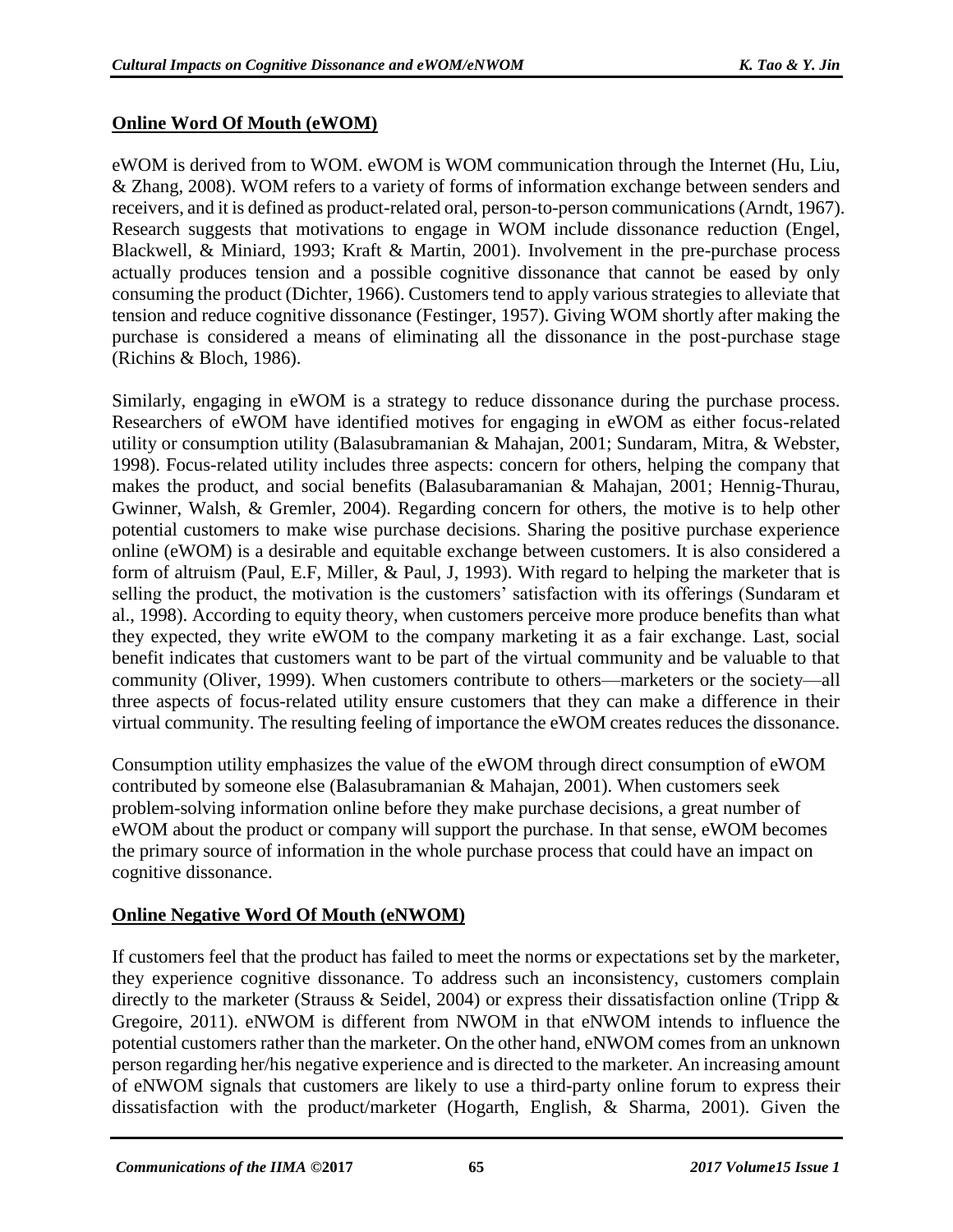popularity of complaint websites, eNWOM could have more serious impacts on customers' trust in a marketer than could NWOM since eNWOM reaches millions of people within a very short period of time and these eNWOM can remain online for a very long time.

Additionally, eNWOM could be seen as more trustworthy than eWOM for customers who intend to make a purchase decision. Due to the anonymity of online comments, a marketer can easily praise its own product, so the credibility of eWOM may be questionable (Hansen, Rezabakhsh, & Bornemann, 2005). As a result, the eWOM message may not be persuasive (Pollach, 2008). Interestingly, eNWOM has higher credibility and is more persuasive. If eNWOM comes from previous buyers, potential customers can learn of problems associated with products. If eNWOM comes from a rival company (a rival can easily badmouth other company's products online), potential customers may learn of product negatives that other customers have not noticed. Either way, the potential customers benefit from eNWOM. In sum, similar to eWOM, eNWOM is useful for reducing dissonance by pointing out the inconsistency in the customer's purchase and is an important information source for customers making purchase decisions.

# **Cultural Differences**

Culture has been found to have significant influence on consumer behaviors, including prepurchase involvement, purchase decision, and post-purchase feeling and behavior (Chung & Darke, 2006; Watkins & Liu, 1996). In a cross-cultural cognitive study, Hoshino-Browne et al. (2005) posit that culture is a key to the arousal and reduction of cognitive dissonance. In their study, cognitive dissonance is culturally constructed between Eastern and Western groups. Their findings show that when cognitive dissonance occurs, Westerners tend to justify their choices based on independent self-concepts, whereas Easterners reduce dissonance by justifying their choices based on interdependent self-concepts. Furthermore, Lam, Lee, and Mizerski (2009) first investigated the effects of cultural values on WOM and found that all Hofstede's cultural dimensions have significant impacts on WOM engagement. Overall, consumers from individualistic cultures tended to exaggerate WOM more than consumers from collectivistic cultures, especially when the product is relevant to their self-concept (Chung & Darke, 2006). Similarly, in collectivist cultures individuals prefer to maintain social harmony and tend not to express negative emotions (NWOM) (Markus & Kitayama, 1990).

Unlike WOM and NWOM, the impact of culture on eWOM and eNWOM could be limited. When customers post comments online, they do not disclose their identities and thus do not risk confronting anyone in their social network who may have a connection with the product. As Hofstede (1980) argues, independent self-construal is most commonly found in individualistic cultures, while interdependent construal of the self is widely found in collectivist cultures. However, because of the anonymity of eWOM and eNWOM, collectivists can be more independent; with few pressures from the social network, they may express their real feelings. Researchers have found that Chinese (typical collectivistic culture customers) are likely to trust and pass along eWOM when they have developed brand interests and purchase intention via eWOM (Xue & Zhou, 2011).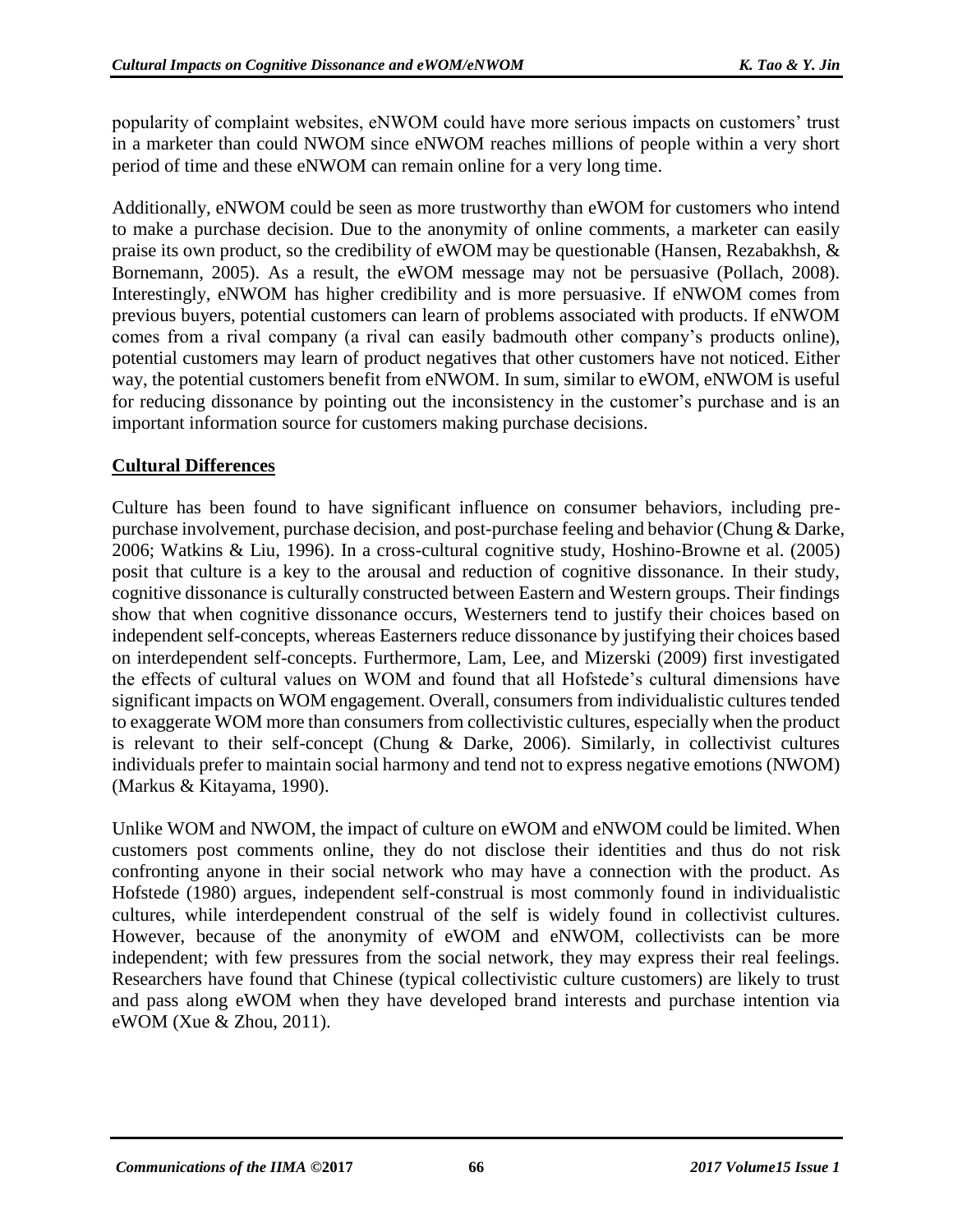# **METHODOLOGY**

Case study is considered a useful and legitimate means of addressing theory construction (Blatter & Sager, 2011). Since the purpose of this study is to generate a conceptual model (Hughes, 2002) that applies existing concepts (involvement, cognitive dissonance and WOM) to a new context (the Internet environment), the case study approach is used as a research method. In this study, case samples are customer's reviews of their automotive purchase. The samples are drawn from reviews posted in online third-party forums both in China and U.S. in 2012 (auto.sina.cn and autohome.com.cn from China vs. cars.com from U.S.). Instead of random sampling, case samples in this study were selected if they produced similar or contrary results for predictable reasons (Perry, 2001; Yin, 1994).

Car purchases are used because they dominate the number of the recent online complaints (Tripp & Gregoire, 2011). Car manufacturers and dealers could use the eWOM/eNWOM to better understand their customer's cognitive dissonance and better serve the customer's needs. In addition, car purchase is selected because it satisfies the three conditions that may trigger a customer's cognitive dissonance (Oliver, 1997): A car is a relatively expensive product; the customer has freedom to choose a certain type of car from a variety of similar makes and models; and the car purchase process is not reversible. China and the U.S. have been selected as the source countries because they have important influences in the global automotive market, they have a large number of online users, and they are very different cultures.

To ensure that case samples from China and U.S. are compatible, auto makes and models were limited to four: Corolla, Civic, Malibu, and Focus. Cases were selected if the customer's reviews showed that the customer went through a complete purchase process from the pre-purchase to the post-purchase and if the reviews indicated the customer's involvement, cognitive dissonance development and the positive/negative experience. A total of 40 cases were selected. Text analysis of customer reviews was used to record and tally the counts of involvement, cognitive dissonance, eWOM/eNWOM and product attributes (Goetzinger, Park, & Widdows, 2006).

# **FINDINGS AND RESEARCH MODEL**

The analysis of these 40 cases of customers' reviews showed that although similarities present, Chinese customers and American customers behave and feel very differently in the Internetinvolved customer purchase process. Based on these case results, a conceptual research model is proposed (Figure 2). The proposed research model shows the relationships hypothesized between variables. Culture not only has impacts on antecedent and consequent factors of CD but moderates the relationship between involvement and CD. Results show that customers in neither country had high level of involvement before making the purchase decision. Among 10 U.S. customers only had cognitive dissonance, indicating a possible correlation between pre-purchase involvement and cognitive dissonance following purchase. American customers showed a much lower level of involvement than Chinese customers, indicating the influence of culture on involvement level. Only three American customers conducted independent online research, while seven Chinese customers either did the research or consulted with their friends or family (two Chinese customers did both research and friend/family consultation). Interestingly, the same number of customers from China and the U.S. did the research but only Chinese customers reported the consultation with friends and family. In addition, all Chinese customers with involvement showed no cognitive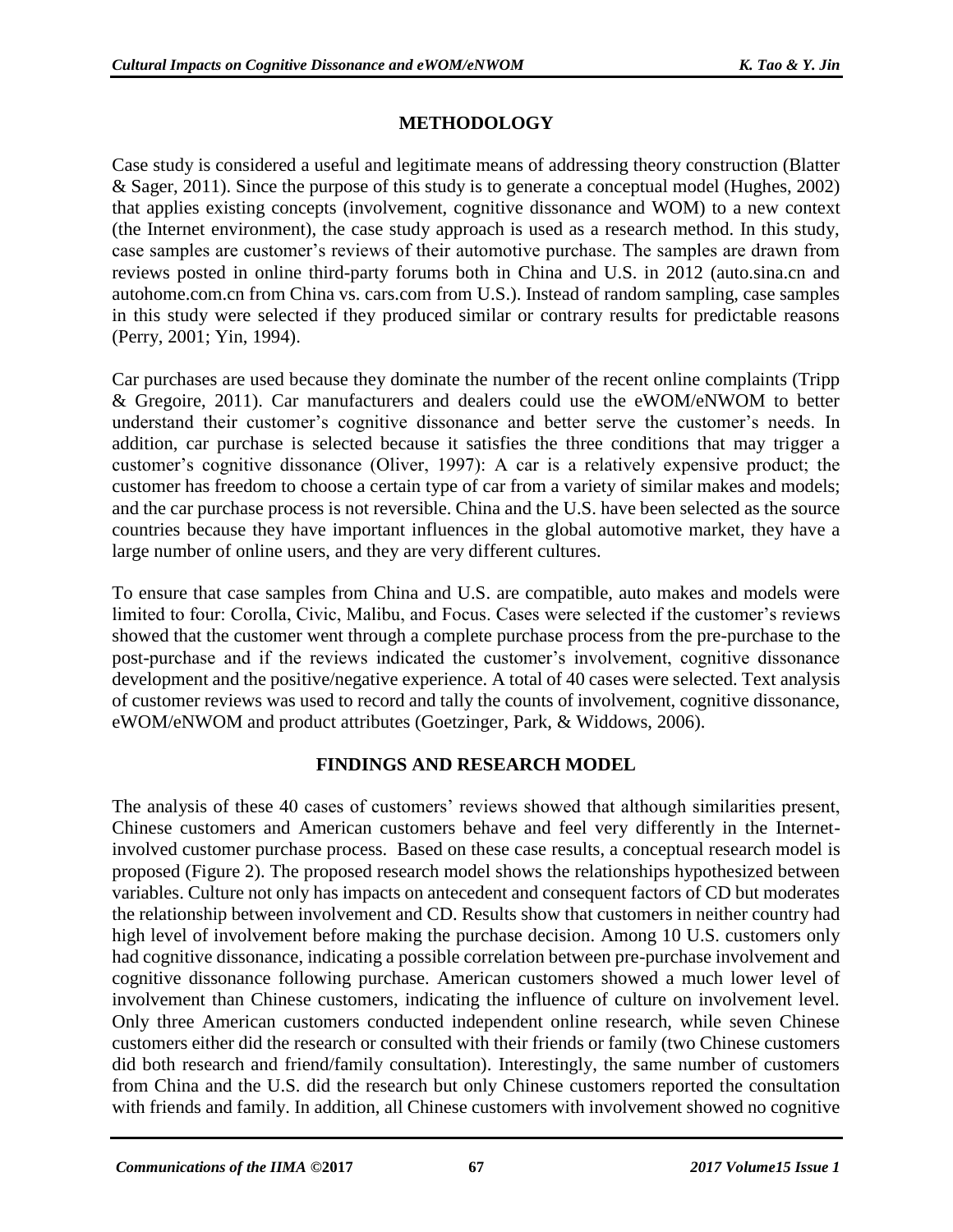dissonance and two out of three American customers showed no cognitive dissonance with involvement, indicating the moderating effect of culture.



**Figure 2: Research Model.**

- Proposition 1: involvement (the online independent research or the friend/family consultation) is negatively related to the cognitive dissonance.
- Proposition 2: customers in different cultures (collectivism vs. individualism) have different levels of involvement before making a car-purchase decision.

Proposition 3: the culture moderates the involvement-cognitive dissonance relationship.

Both groups have fewer eNWOM than eWOM. Both eWOM and eNWOM show dependence on the presence of the cognitive dissonance as shown on Table 1. It summaries the comparison based on counts of one product attributes for a country. Most eWOM (79.6%, 152 out of 191) are from customers who do no experience cognitive dissonance. Cognitive dissonance contributes to 84.6% (132 out of 156) of eNWOM counts. Overall, Chinese customers post fewer online reviews than their American counterparts (59 vs. 132 for eWOM and 28 vs. 128 for eNWOM), so eWOM and eNWOM depend on the customer's country of origin. This is consistent with results from the research of WOM indicating that customers in a collectivist culture are less inclined to provide WOM than customers in an individualist culture (Chung & Darke, 2006). However, Chinese customers with no cognitive dissonance have a slightly higher eWOM frequency (84.7%, 50 out of 59) than American customers (77.2%, 102 out of 132 counts). With the presence of cognitive dissonance, the difference in eNWOM frequency is presented conversely between the Chinese customers (75.0%, 21 out of 28) and the American customers (86.7%, 111 out of 128). These frequencies indicate that the moderating effect of cultural difference does exist. .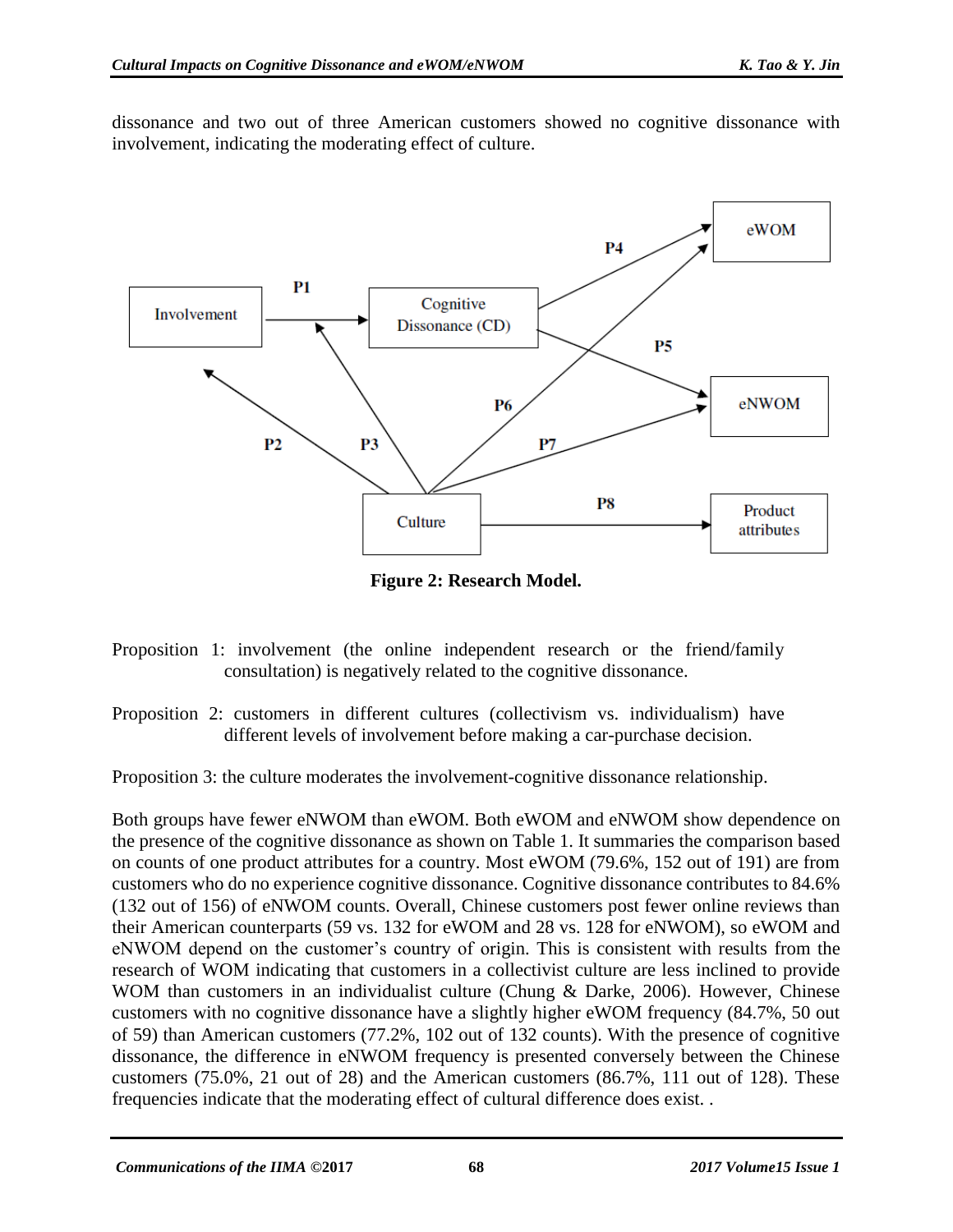Proposition 4: cognitive dissonance is negatively related to the eWOM.

Proposition 5: cognitive dissonance is positively related to the eNWOM.

- Proposition 6: customers in different cultures (collectivism vs. individualism) have different levels of eWOM after a car purchase.
- Proposition 7: customers in different cultures (collectivism vs. individualism) have different levels of eNWOM after a car purchase.

|              | with Cognitive Dissonance | without Cognitive Dissonance | <b>Total</b> |
|--------------|---------------------------|------------------------------|--------------|
|              | 39                        | 152                          | 191          |
| eWOM         | China, 9                  | China, 50                    | China, 59    |
|              | U.S., 30                  | U.S., 102                    | U.S., 132    |
| eNWOM        | 132                       | 24                           | 156          |
|              | China, 21                 | China, 7                     | China 28     |
|              | U.S., 111                 | U.S., 17                     | U.S., 128    |
| <b>Total</b> | 171                       | 176                          | 347          |
|              | China, 30                 | China, 57                    | China, 87    |
|              | U.S., 141                 | U.S., 119                    | U.S., 260    |

#### **Table 1:** *eWOM and eNWOM counts comparison between China and U.S.*

When comparing product attributes between Chinese customers and American customers, five emerge as important to both countries' customers in IICPP. Ranking from the most frequently mentioned attribute, they are: mechanics (e.g., ride performance, acceleration, transmission); exterior design (e.g., style); interior design (e.g., seating); reliability (including safety) and features (e.g., a feature to reduce the blind spot). Three attributes more important to American customers are interior related attributes, such as the space in a car, the seating, and the dashboard; alternatives; and the resale value. Only U.S. customers mentioned alternatives and resale value as important attributes. Three factors that are more important to Chinese customer are exterior, price, and mileage per gallon (MPG). From the table 2, the distinct differences between Chinese and American customers are shown.

Proposition 8: the cultural difference influences the importance of product attributes that are associated in IICPP.

| <b>Product attributes</b>                                 |              | $China***$ | $U.S.***$ |
|-----------------------------------------------------------|--------------|------------|-----------|
| Attributes important to both countries'<br>customers***** | Mechanics*   | 32%        | 26%       |
|                                                           | Exterior     | 16%        | 10%       |
|                                                           | Interior**   | 11%        | 19%       |
|                                                           | Reliability  | 11%        | 14%       |
|                                                           | Features     | 10%        | 11%       |
|                                                           | Interior**   | 11%        | 19%       |
| Attributes more important to American<br>customers****    | Alternative  | 0%         | 7%        |
|                                                           | Resale value | 0%         | 3%        |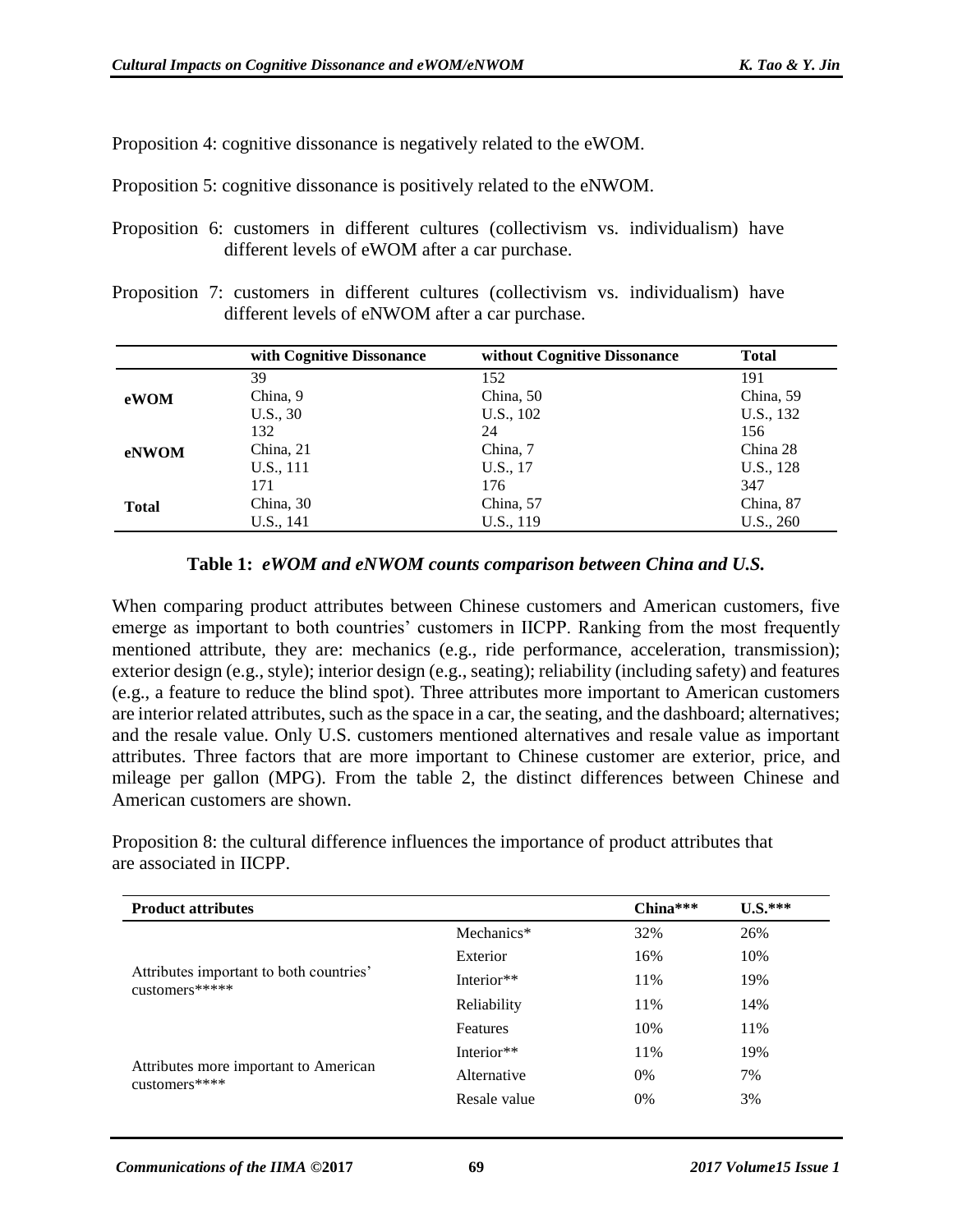| Attributes more important to Chinese | Exterior   | 16% | 10%   |
|--------------------------------------|------------|-----|-------|
| customers****                        | <b>MPG</b> | 13% | 5%    |
|                                      | Price      | 2%  | $1\%$ |

#### **Table 2**: **Product attributes comparison between China and U.S. \*\*\***

- Notes: \*Mechanics include conformable ride, smooth ride, and good acceleration for eWOM and rough ride, rattle ride, poor acceleration, and poor transmission for eNWOM
- \*\*Interior includes space, seating, luxury, and quiet for eWOM and poor visibility, bad seating, not enough room, bad dashboard, and no power for eNWOM
- \*\*\*Percentages are calculated by using the total counts of one product attributes/the total counts of all product attributes for a county. For example, mechanics for China, the total counts are 28. The total counts of all product attributes for China are 87. 28/87=32%.
- \*\*\*\*Attributes are presented based on the percentage of one country with 50% more than that of the other country.

\*\*\*\*\*Attributes are presented based on the percentage more than 10%.

#### **DISCUSSION**

There are some interesting differences between Chinese customers and American customers when purchasing an expensive item such as a car. Chinese customers are relationship oriented, focused on social status, and efficiency/price sensitive, but American customers' purchase behavior clusters around independence, personal priority, and long-term value. Compared with American customers, Chinese customers are more relationship oriented or easily influenced by others. When Chinese customers make purchasing decisions, the advice of their social network (e.g., family and friends) has heavy weight. None of the customers who listened to their friends or family experienced cognitive dissonance. In contrast, American customers are more likely to conduct independent research, such as reading online product reviews. They then compare all the alternatives and make the decision. Given the lack of loyalty to buying a particular make, American customers tend to rationalize their purchase by the research they have done.

As a result of the social status focus of Chinese customers, their purchasing decision is also largely influenced by public opinions. For example, while American customers care about both exterior and interior of a car, Chinese customers care much more about the exterior than the interior. The result is consistent with the findings of Liu and Bai (2008). On their research of car-purchase behavior, Chinese tend to rate exterior more important than interior attribute, no matter whether they have purchased a car or not. To many Chinese customers, the exterior of a vehicle is a way to show off their prestigious social status. But to American customers, exterior appearance and the comfort with the interior are equally important priorities.

Chinese customers are more sensitive to efficiency than American customers. Of the Chinese customers who commented on the good MPG, 89% showed no cognitive dissonance, while only 63% of American customers who liked the high MPG had no dissonance association. With regard to reliability, although the overall frequency of posts is similar between Chinese customers (11%) and American customers (14%), all Chinese customers (six cases) complained of poor reliability, none commented on good reliability. In other words, a car with the good reliability is unlikely to reduce the Chinese customer's cognitive dissonance, but poor reliability will increase it. Good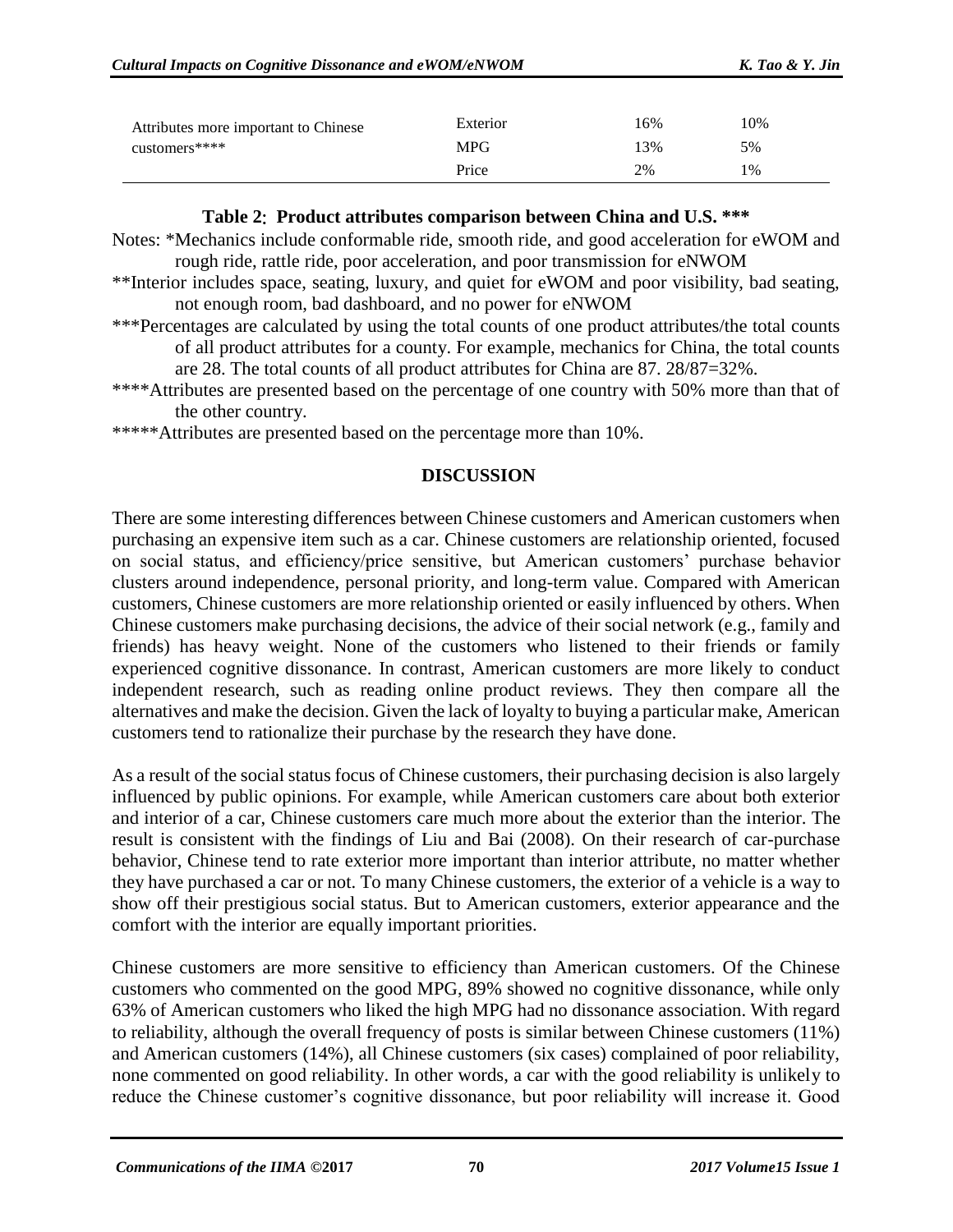reliability is more like an order qualifier in China; therefore, a good reliability will not motivate the Chinese customer to choose a car but poor reliability is likely to make that customer no choose a car.

Chinese customers and American customers value a car differently. For American customers, interior design is more considered a key attribute to car purchase (19% of U.S. to 11% of China). Of the Chinese customers who showed cognitive dissonance, only 27% made comments about interiors, while 82% of American customers with cognitive dissonance commented negatively about interiors. Furthermore, American customers seem to underscore interiors, compared to Chinese' exteriors (19% interior and 10% exterior of U.S. to 11% and 16% of China). The result is also consistent with the study of Shaukat, Gonzalez, & Sautou (2014). Based on their research of product design, American customers' interests in designing a car has been more emphasized on interiors such as dash-panel design than exteriors. In addition to interiors, resale value is also more important to American customers because they think more about a car's long-term value when buying. For Chinese customers, the initial price is more important. Although the Chinese automotive market has grown dramatically in recent years, the used car market has not. Also, Chinese customers do not like to use second-hand products. They would rather buy a low-price new car than a high-quality used car.

Last, Chinese and American customers have different patterns in online behavior. Although both customers tend to have eWOM when cognitive dissonance is not shown and eNWOM when cognitive dissonance is shown, Chinese customers are more likely to make eWOM than American customers (67.8% of China to 50.7% of U.S.), and less likely to have eNWOM than American customers (32.1% of China to 49.2% of U.S.). It suggests that Chinese customers are more willing to make positive feedbacks or comments online than making negative complaints online. American customers are pretty even in both eWOM and eNWOM but are more likely to make negative complaints than Chinese customers.

## **IMPLICATIONS**

Results of this study provide some practical implications. In order to reduce customers' cognitive dissonance and influence eWOM or eNWOM, the marketer's' strategy should take into account cultural influences. In both countries, China and the U.S. car makers should focus on five commonly preferred attributes—mechanics, exterior, reliability, features, and after-sale service and these five attributes should be of high quality in both countries. Next, because research is important to both American and Chinese customers, marketing information should be accurate and emphasize the positive aspects of the car. Automobile marketers need to pay attention to online forum comments about their product, both good and bad. For American buyers, eWOM and eNWOM are important and influential. Because they do not necessarily like to post their opinions online, Chinese customers have fewer eWOM and eNWOM than American customers, but eWOM and eNWOM could still influence Chinese customers by spreading quickly in the family/friend network.

The different aspects of marketing strategy are discussed next. In a market with a highly collective culture (like China), the marketers could influence their current customers to refer their friends or family members. These referred customers have low cognitive dissonance because of the customer's' relationship orientation. Moreover, marketers should pay more attention to the exterior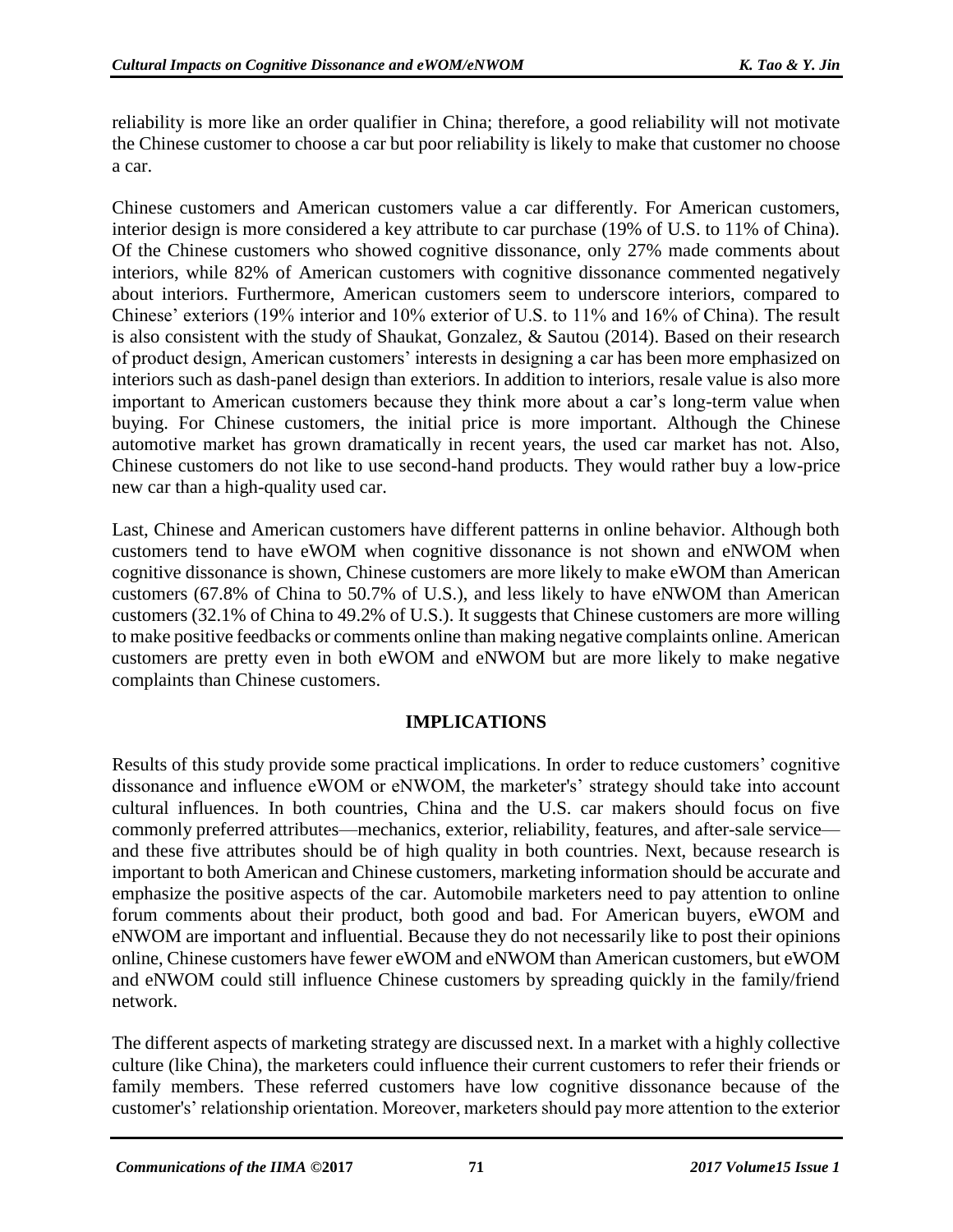design than the interior design of cars sold in China because of the Chinese concern for social status. In China, controlling the cost of the car is the first priority because the Chinese customers are very price sensitive. In contrast, American customers rely heavily on their independent research to make a purchase decision. Information the marketer can provide directly (for example, showroom literature) and information found online are especially important for American customers. In the U.S. automobile market, interior comfort and exterior appearance are of equal importance. Resale value, rather than price, should also be a focus in U.S. markets.

#### **CONCLUSION**

Customers experience cognitive dissonance when they feel less confidence in evaluating product quality since they face the conflict of associations between the product's performance and its risks (Murray & Schlacter, 1990). The reduction of cognitive dissonance has therefore become a job for marketers. This paper provides evidence confirming the relationships between culture, involvement, cognitive dissonance, and eWOM/eNWOM that are hypothesized in the model. This study has identified the product attributes which are important indicators for both Chinese and American customers when making car purchases. Since culture does matter for these attributes and for online purchasing behaviors and feelings, marketers should develop culturally relevant strategies. This study is limited by the use of only the dichotomous variables and customer's selfreport. In future research, a different method, such as a large-scale survey, could be conducted to better understand the relationships proposed in this model.

#### **REFERENCE**

- Al-Qudah, O. M. A., & Ahmad, K. (2013). A Review of Cultural Values Impact on Consumers' Intention in the Context of Online Shopping. *Research Journal of Applied Sciences, Engineering and Technology*, *6(23)*, 4438-4444.
- Arndt, John. (1967). The Role of Product-Related Conversation in the Diffusion of a New Product. *Journal of Marketing Research*, *1(4)*, 291-295.
- Balasubramanian, S., & Mahajan, V. (2001). The Economic Leverage of the Virtual Community. *International Journal of Electronic Commerce*, *5*, 103-138.
- Blatter, J., & Sager, F. (2011). Introduction: Frontiers of Methodological Progress in Qualitative Research. *German Policy Studies*, *7(3)*, 1-7.
- Beatty, S. E., & Kahle, L. R. (1988).Alternative Hierarchies of the Attitude-Behavior Relationship: The Impact of Brand Commitment and Habit. *Journal of the Academy of Marketing Science*, *16(2),* 1-10.
- Cheung, C. M. K., Lee, M. K. O., & Rabjohn, N. (2008). The impact of electronic word-of-mouth: The adoption of online opinions in online customer communities. *Internet Research*, *18(3),* 229-247.
- Chung, C. M. Y., & Darke, P. R. (2006). The consumer as advocate: Self-relevance, culture, and word-of-mouth. *Market Lett*, *17*, 269-279.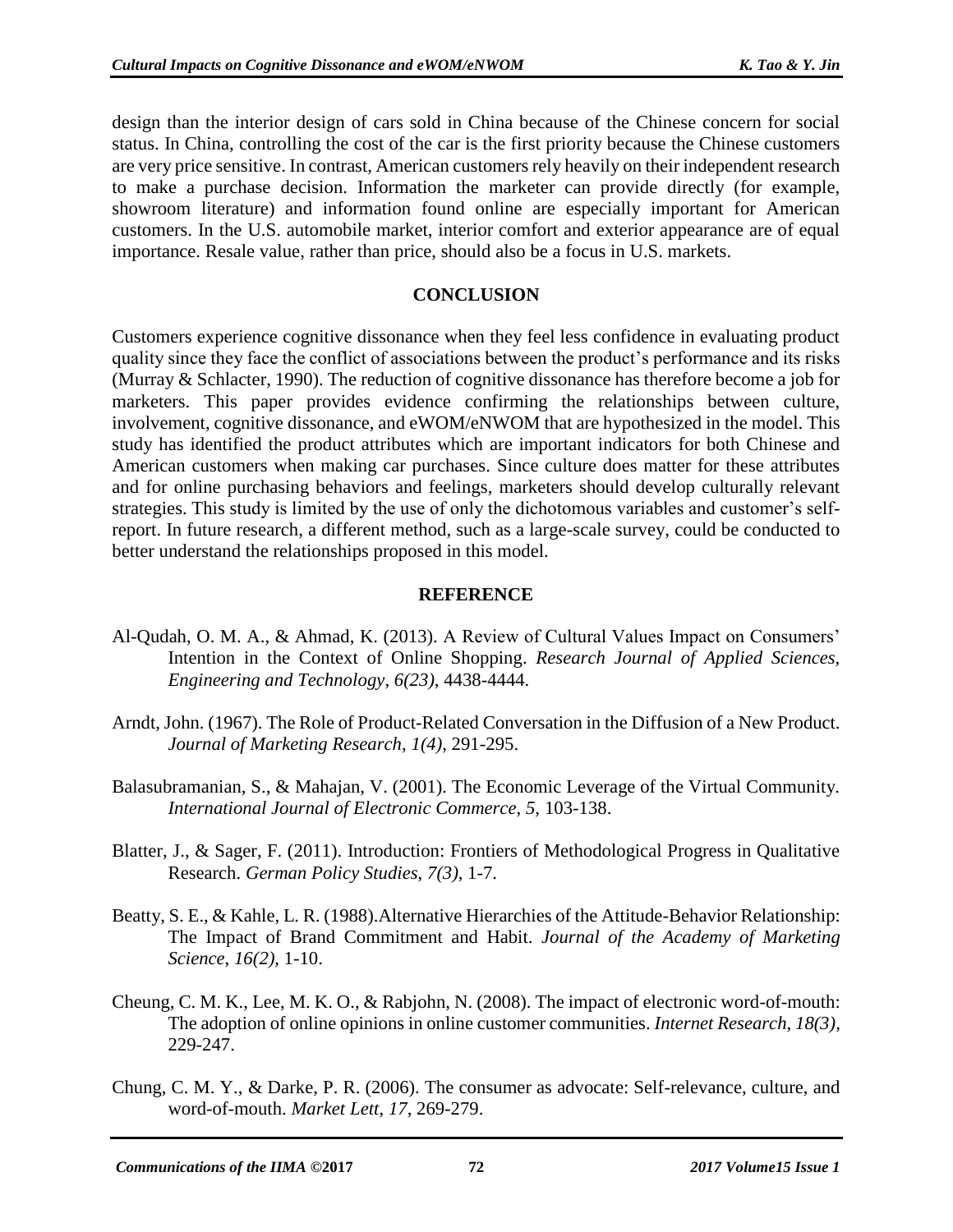- Cooper, J., & Fazio, R.H. (1984). A new look at dissonance theory. In L. Berkowitz (Ed.), *Advances in experimental social psychology*, *17,* 229-266.
- Dholakia, U. M. (2001). A Motivational Process Model of Product Involvement and Consumer Risk Perception. *European Journal of Marketing*, *35(11),* 1340-1362.
- Dichter, E. (1996). How Word-of-Mouth Advertising works. *Harvard Business Review*, *44*, 147- 157.
- Duan, W., Gu, B., & Whinston, A. B. (2008). The dynamics of online word-of-mouth and product sales-An empirical investigation of the movie industry. *Journal of Retailing*, *84*, 233-242.
- Elliot, A. J., & Devine, P. G. (1994). On the motivational nature of cognitive dissonance: dissonance as psychological discomfort. *Journal of Personality and Social Psychology*, *67*, 382-394.
- Engel, J. F., Blackwell, R. D., & Miniard, P. W. (1993). *Consumer Behavior*, Chicago: The Dryden Press.
- Festinger, L. (1957). A Theory of Cognitive Dissonance. CA: Stanford University Press.
- George, B. P. (2004). Expectation-Disconfirmation and Tourist Satisfaction/Dissatisfaction: The Moderating Role of Purchase Involvement. *Journal of Travel and Tourism Research*, *4(2)*, 81-99.
- George, B. P., & Edward, M. (2009). Cognitive Dissonance and Purchase Involvement in the Consumer Behavior Context. *Journal of Marketing Management*, *8(3)*, 7-24.
- Gong, W. (2009). National culture and global diffusion of business-to-consumer e-commerce. *Cross Cultural Management*, *16(1)*, 83-101.
- Greenwald, A. G., & Leavitt, C. (1984). Audience involvement in advertising: four levels. *Journal of Consumer Research*, *11*, 581-592.
- Goetzinger, L., Park, J. K., & Widdows, R. (2006). E-customers' third party complaining and complimenting behavior. *Journal of Service management*, *17(2)*, 193-206.
- Hansen, U., Rezabakhsh, B., & Bornemann, D. (2005). Market transparency via the Internet—A new challenge for consumer policy. *Consumers Policy and the environment*, *13*, 233-249.
- Hennig-Thurau. T., Gwinner, K. P., Walsh, G., & Gremler, D.D. (2004). Electronic word-ofmouth via consumer-opinion platforms: What motives consumers to articulate themselves on the Internet? *Journal of Interactive Marketing*, *18(1)*, 39-52.

Hofstede, S. (1980). Culture's Consequences*:* International Differences in Work-Related Values.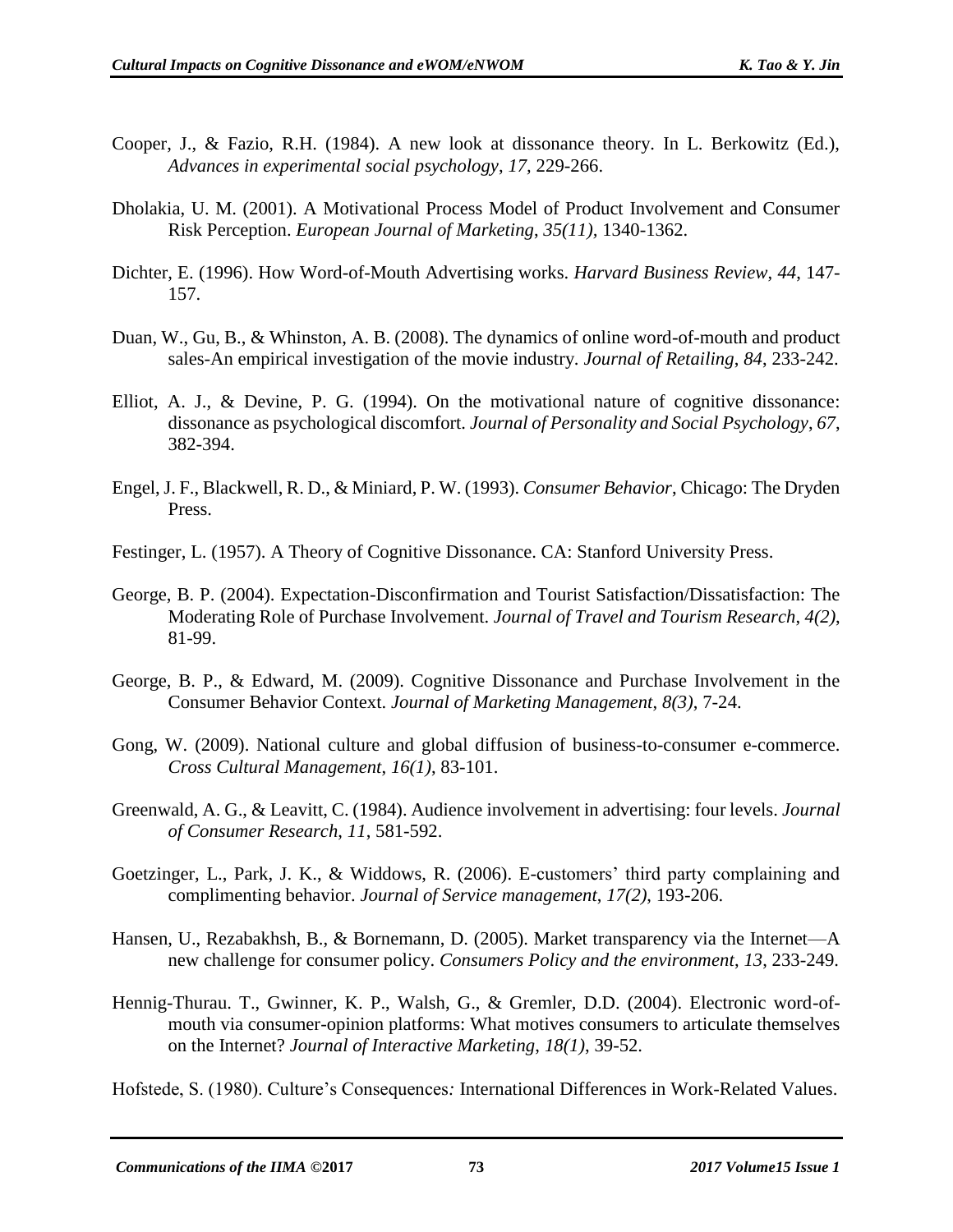- Hogarth, J. M., English, M., & Sharma, M. (2001). Consumer complaints and third parties: determinants of consumer satisfaction with complaint resolution efforts. *Journal of Consumer satisfaction, Dissatisfaction and Complaining Behavior*, *14*, 74-87.
- Hoshino-Browne, E., Zanna, A. S., Spencer, S. J., Zanna, M. P., Kitayama, S., & Lackenbauer, S. (2005). On the Cultural Guises of Cognitive Dissonance: The Case of Easterners and Westerners. *Journal of Personality and Social Psychology*, *89(3)*, 294-310.
- Hu, N., Liu, L., & Zhang, J. J. (2008). Do online reviews affect product sales? The role of reviewer characteristics and temporal effects. *Information Technology Management*, *9*, 201-214.
- Hunt, S. D. (1970). Post-transaction communications and dissonance reduction, *Journal of Marketing, 34(3)*, 46-51.
- Huang, M., Cai, F., Tsang, A. S. L., & Zhou, N. (2011). Making your online voice loud: the critical role of WOM information. *European Journal of Marketing*, *45(7)*, 1277-1297.
- Hughes, T. J. (2002). Marketing principles in the application of e-commerce. *Qualitative Market Research: An International Journal*, *4(2)*, 252-260.
- Hunt, S. D. (1970). Post-transaction communications and dissonance reduction. *Journal of Marketing*, *34*, 46-51.
- Kassarjian, H. H. (1981). Low Involvement: A Second Look. *Advances in Consumer Research*, *8,* 31-34.
- Koller, M., & Salzberger, T. (2007). Cognitive Dissonance as a Relevant Construct throughout the Decision-Making and Consumption Process: An Empirical Investigation Related to a Package Tour. *Journal of Customer Behavior*, *6(3)*, 217-227.
- Kraft, F. B., & Martin, C. L. (2001). Customer complaints as more than complimentary feedback. *Journal of Consumer Satisfaction, Dissatisfaction and Complaining Behavior*, *14*, 1-13.
- Lam, D., Lee, A., & Mizerski, R. (2009). The Effect of Cultural Values in Word-of-Mouth Communication. *Journal of International Marketing*, *17(3)*, 55-80.
- Lindsey-Mullikin, J. (2003). Beyond reference pricing: understanding consumers' encounters with unexpected prices. *Journal of Product & Brand Management*, *12(3)*, 140-153.
- Liu, D., & Bai, X. (2008). Car Purchasing Behavior in Beijing: An Empirical Investigation (Master dissertation).
- Liu, Y., & Keng, C. (2014). Cognitive Dissonance, Social Comparison, and Disseminating Untruthful or Negative Truthful EWOM Messages. *Social Behavior and Personality*, *42(6)*, 979-994.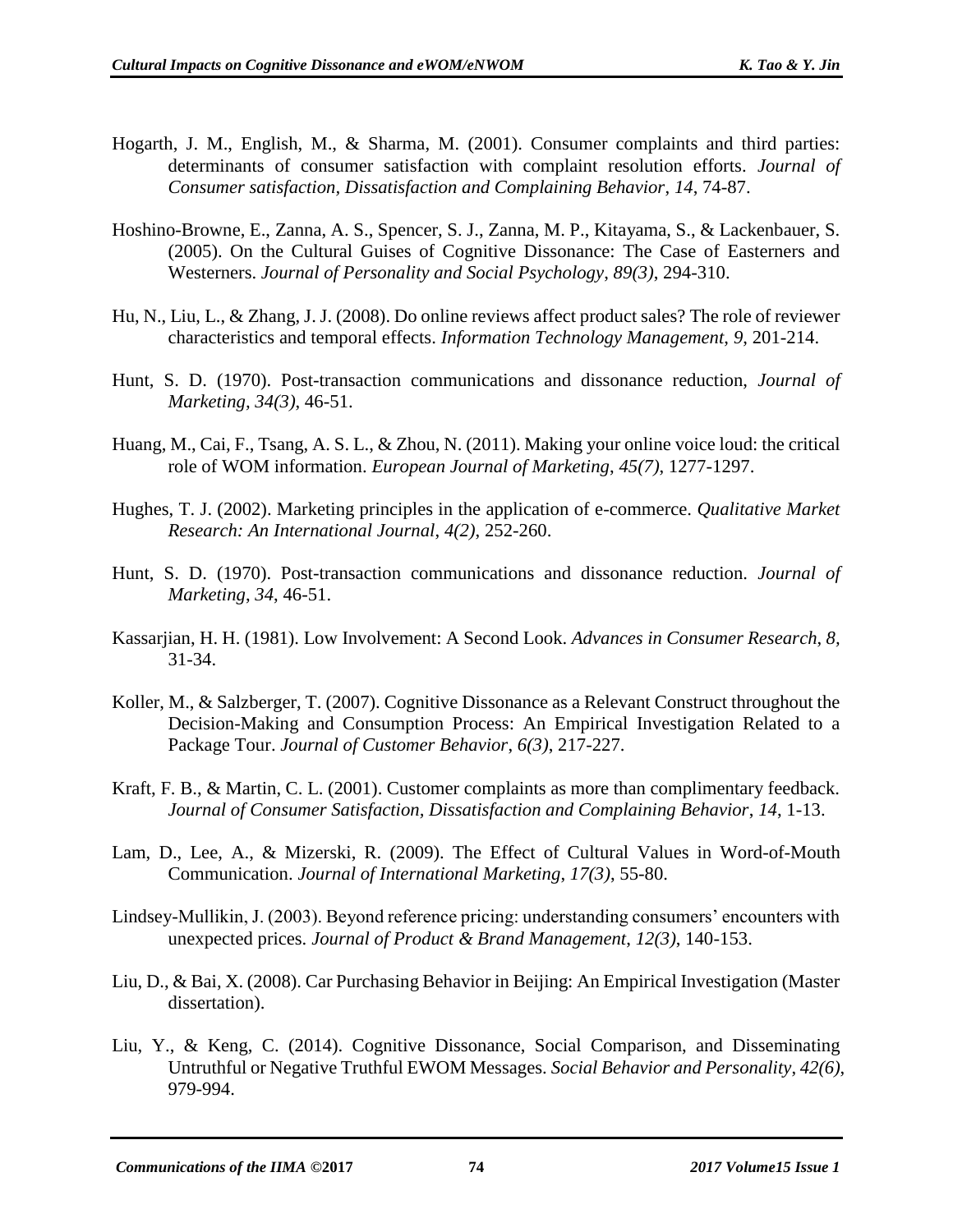- Markus, H., & Kitayama, S. (1990). Culture and the self: Implications for Cognition, Emotion, and Motivation. *Psychological Review*, *98(2)*, 224-253.
- Menasco, M. B., & Hawkins, D.I. (1978). A field test of the relationship between cognitive dissonance and state anxiety. *Journal of Marketing Research*, *15*, 650-655.
- Montgomery, C., & Barnes, J. H. (1993). POSTDIS: A short rating scale for measuring postpurchase dissonance. *Journal of Consumer Satisfaction, Dissatisfaction and Complaining Behavior*, *6*, 204-215.
- Mowen, J. C. (1993). Consumer behavior, 4th ed. Englewood Cliffs, NJ: Prentice Hall.
- Murray, K., & Schlachter, J. (1991). The impact of services versus goods on consumers assessment of perceived risk and variability. *Journal of the Academy of Marketing Science*, *18(1)*, 51- 65.
- Oliver, R. L. (1997). Satisfaction: A behavioral perspective on the consumer, NY: McGraw-Hill.
- Oliver, R. L. (1999). Whence Customer Loyalty? *Journal of Marketing*, *63*, 33-44.
- Parasuraman A., Berry, L. L., & Zeithaml, V. A. (1991). Understanding Customer Expectations of Service. *Sloan Management Review*, *32(3)*, 39-48.
- Paul, E. F., Miller, F. D., & Paul, J. (1993), Altruism. UK: Cambridge University Press.
- Perry, C. (2001). Case research in marketing. The Marketing Review, *1*, 303-23.
- Peter, J. P., & Olson, J. C. (2005). Consumer Behavior and Marketing Strategy, 7<sup>th</sup> ed. NY: McGraw-Hill.
- Pollach, I. (2008). Media Richness in Online Consumer Interactions: An Exploratory Study of Consumer-Opinion Web Sites. *Information Resources Management Journal*, *21(4)*, 49-65.
- Richins, M. L., & Bloch, P. H. (1986). After the New Wears Off: The Temporal Context of Product Involvement. *Journal of Consumer Research*, *13*, 280-285.
- Rihous, B., Rezsohazy, I., & Bol, D. (2011). Qualitative Comparative Analysis (QCA) in Public Policy Analysis: an Extensive Review. *German Policy Studies*, *7(3)*, 9-82.
- Riquelme, I. P., & Roman, S. (2014). The Influence of Consumers' Cognitive and Psychographic Traits on Perceived Deception: A Comparison Between Online and Offline Retailing Contexts. *Journal of Business Ethics*, *119*, 405-422.
- Shaukat, M. M., Gonzalez, R., & Saltou, K. (2014). Co-Design: Product Type and Demographics. IDSA Education Symposium .